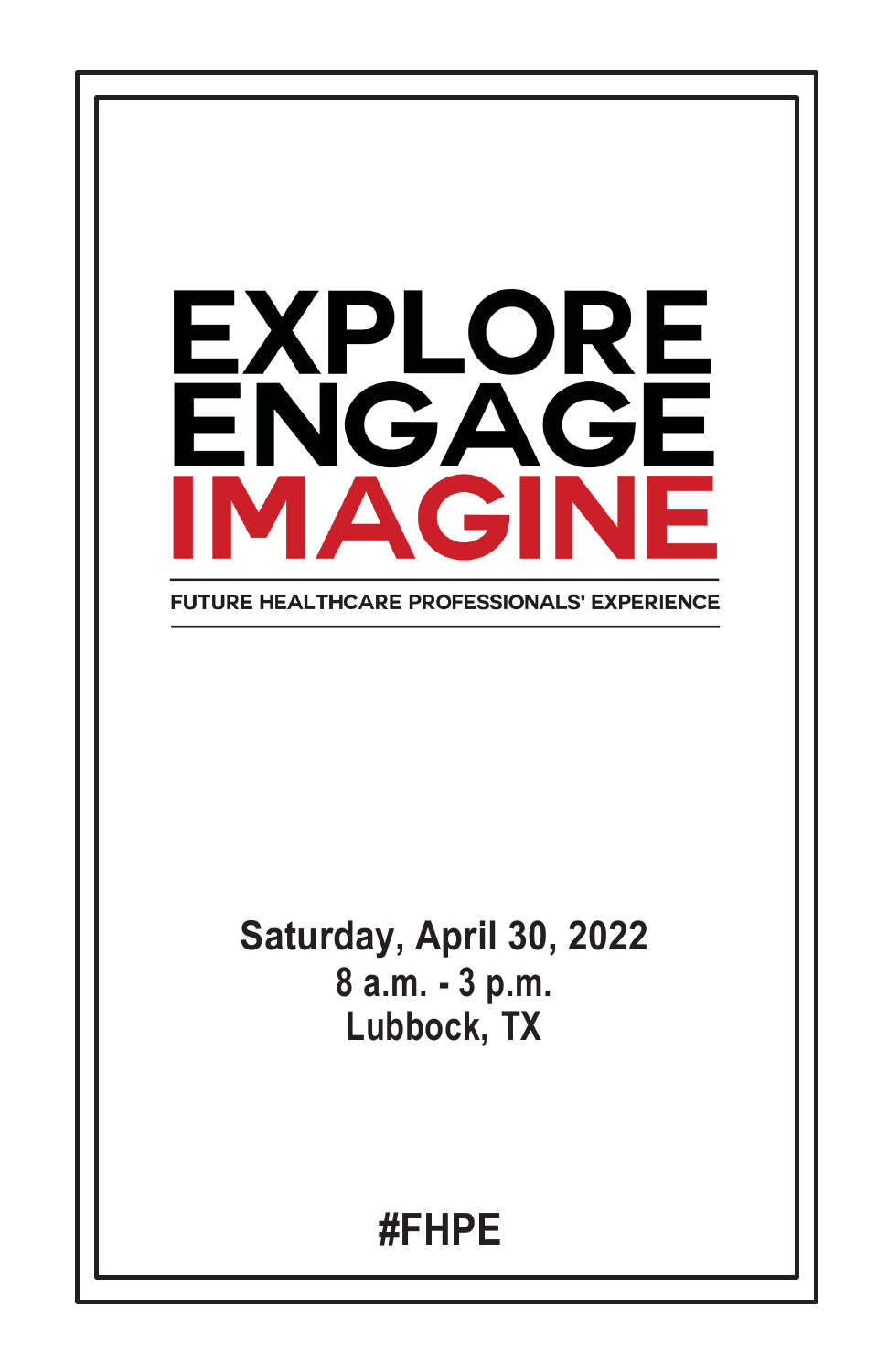# **Schedule for the Day**

| 8:00-8:30     | Registration                                               |                                                                        | <b>ACB</b> Lobby                 |
|---------------|------------------------------------------------------------|------------------------------------------------------------------------|----------------------------------|
| 8:30-9:30     | Welcome / Trauma Simulation                                |                                                                        | ACB 100/110                      |
| $9:00-3:00$   | Resource Fair                                              |                                                                        | Academic Event Center (AEC)      |
| 9:30-10:30    |                                                            | How to Be a Competitive Applicant<br>Medicine                          | <b>ACB 100</b>                   |
| 9:30-10:00    | <b>General Health Professions</b>                          | <b>Health Professions</b>                                              | <b>ACB 120</b>                   |
|               | Public Health Program                                      | Graduate School                                                        |                                  |
| $10:00-10:30$ |                                                            | What All Can a Pharmacist Do? More Than You Think!<br>Pharmacy         | <b>ACB 230</b><br><b>ACB 220</b> |
| $10:00-11:00$ | Speech, Language, & Hearing Sciences (SLP & AuD)<br>& Tour |                                                                        |                                  |
|               |                                                            | <b>Health Professions</b>                                              | <b>ACB 120</b>                   |
|               |                                                            | Experience Nursing: Life in the OR<br><b>Nursing</b>                   | SimLife                          |
|               |                                                            | Rehabilitation Sciences (PT/OT/AT) & Tour<br><b>Health Professions</b> | <b>ACB 150</b>                   |
| 10:30-11:00   | Let's Go to Pharmacy School!                               | Pharmacy                                                               | <b>ACB 220</b>                   |
| 10:30-11:30   |                                                            | Joint Admission Medical Program (JAMP)<br>Medicine                     | <b>ACB 110</b>                   |
| 11:00-12:00   | Laboratory Sciences & Primary Care<br>(CLS/MP/PA) & Tour   |                                                                        |                                  |
|               |                                                            | <b>Health Professions</b>                                              | <b>ACB 120</b>                   |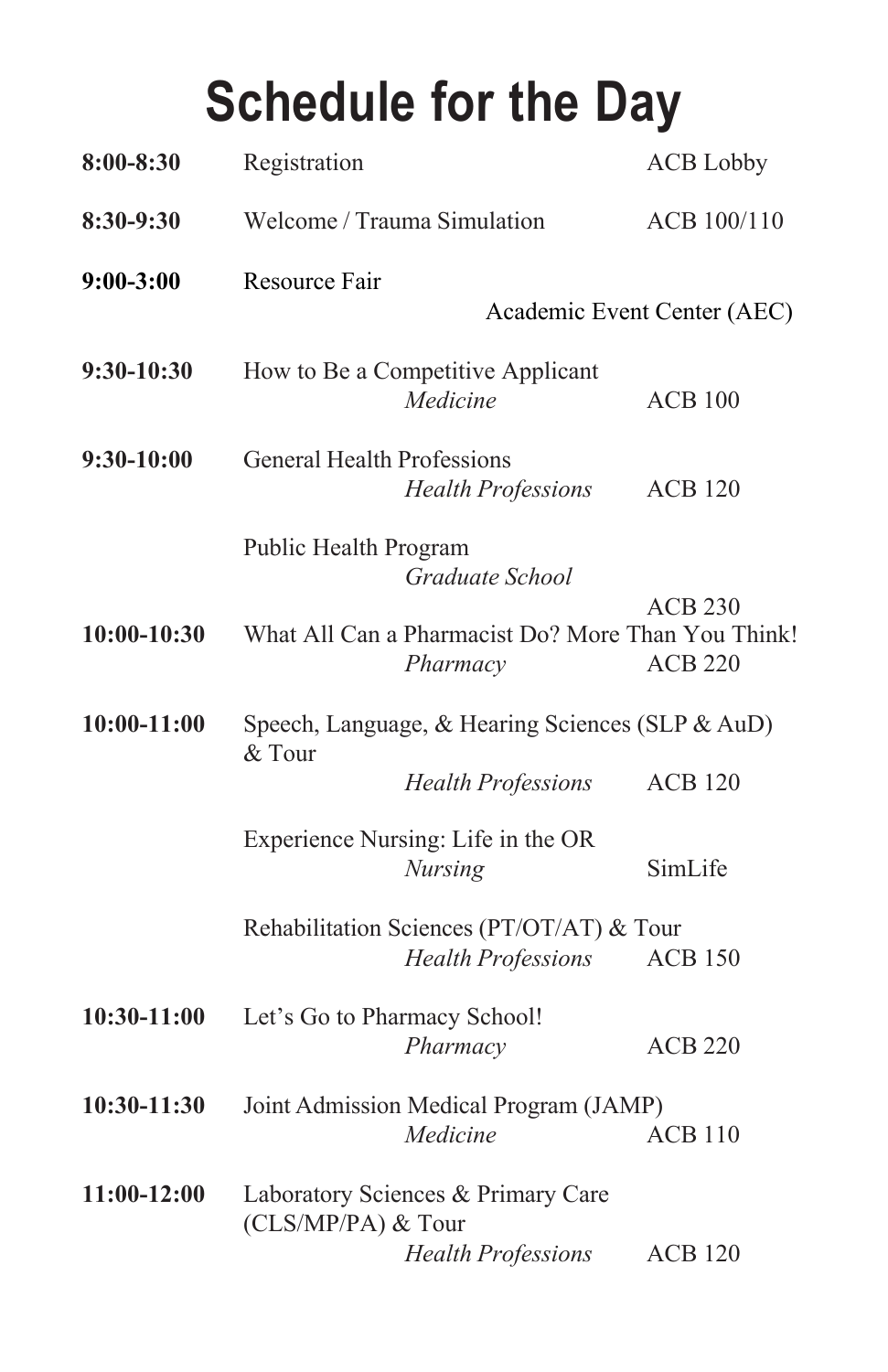|               |                                                                               | 11:00-12:00 (Cont.) Experience Nursing: Life in the OR<br><b>Nursing</b> | SimLife          |
|---------------|-------------------------------------------------------------------------------|--------------------------------------------------------------------------|------------------|
| 11:00-11:30   |                                                                               | Clinical Counseling & Mental Health<br><b>Health Professions</b>         | <b>ACB 150</b>   |
| $11:30-12:00$ |                                                                               | The 411: What Is It Like, Being a Medical Student<br>Medicine            | <b>ACB 100</b>   |
|               |                                                                               | Healthcare Management & Leadership<br><b>Health Professions</b>          | <b>ACB 150</b>   |
|               | PhD Program                                                                   | Graduate School                                                          | <b>ACB 220</b>   |
|               | Master of Sciences Programs                                                   | Graduate School                                                          | <b>ACB 230</b>   |
| $12:00-1:00$  | --LUNCH--                                                                     | Academic Event Center (AEC)                                              |                  |
| $1:00-3:00$   | $-TOURS -$                                                                    |                                                                          |                  |
|               | Anatomy Institute of Anatomical Sciences Tours<br>Anatomy<br><b>ACB</b> Lobby |                                                                          |                  |
|               | SimLife Tours                                                                 | <b>Nursing</b>                                                           | <b>ACB</b> Lobby |
|               | Laboratory Tours                                                              | Graduate School                                                          | <b>ACB</b> Lobby |
| $1:00-1:30$   | How can I pay for school?                                                     | Financial Aid                                                            | <b>ACB 110</b>   |
|               |                                                                               |                                                                          |                  |

\*\*To schedule a tour please stop by the Tour table in the 1st Floor ACB Lobby. We have limited spots available.

\*\*When it's time for your tour, please go to the Tour table to wait for your guides.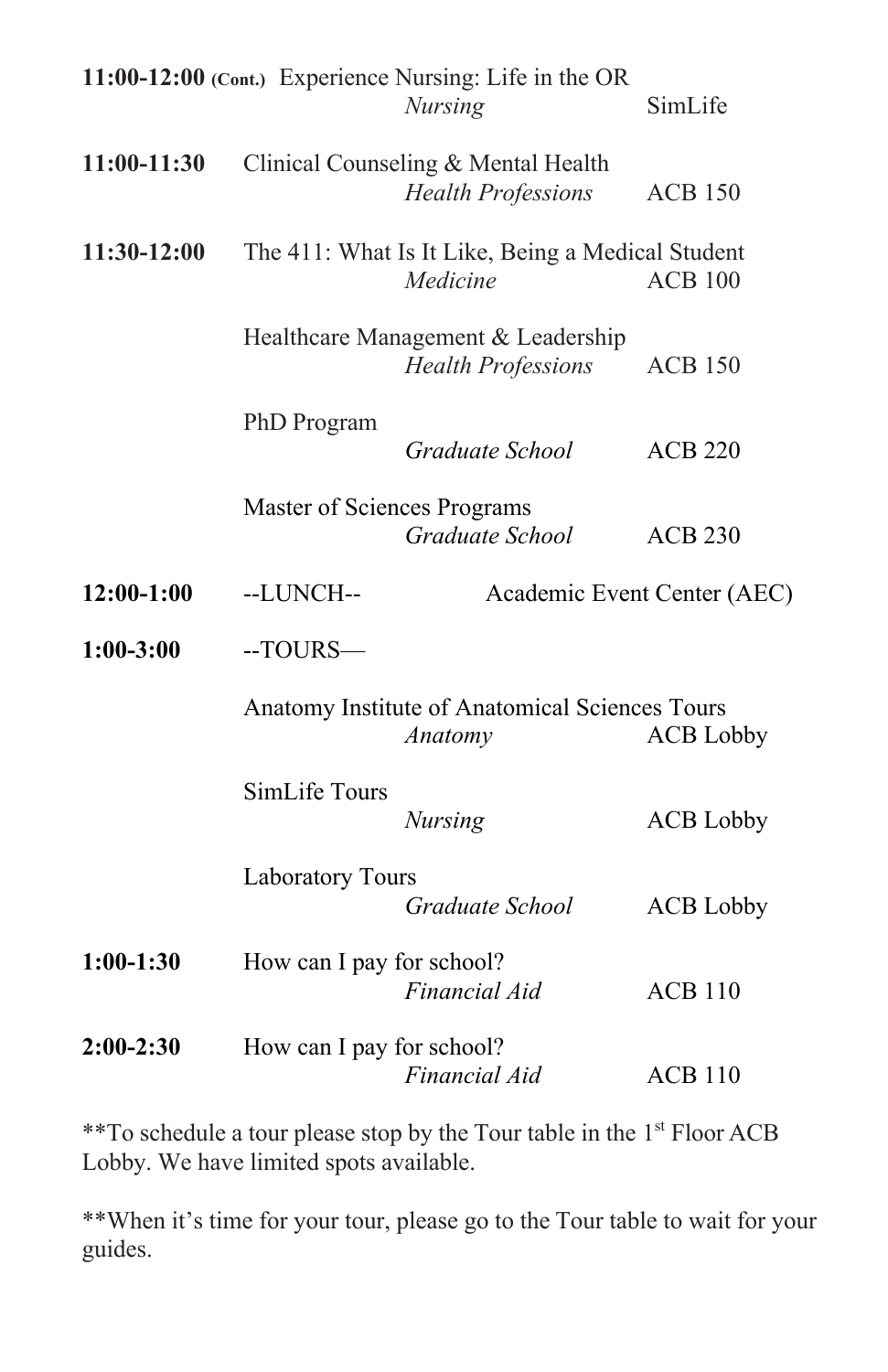### **Breakout Session Descriptions**

#### *Graduate School of Biomedical Sciences*

The GSBS has four graduate programs offering MS, MD/MS, PhD,and MD/PhD in Biotechnology (MS only), Biomedical Sciences, Pharmaceutical Sciences, and Public Health (MS only) with research opportunities in Abilene, Amarillo, El Paso and Lubbock.

#### *School of Health Professions*

#### **School of Health Professions – General Overview**

We offer 20 different programs across five discipline areas, all leading directly to careers in critical segments of the health care industry.

#### **Speech, Language & Hearing Sciences**

Programs covered: Speech, Language, and Hearing Sciences (SLHS), Speech-Language Pathology (SLP), and Audiology (AuD). Programs that focus on the science of human communication, and careers that help patients with swallowing, speech, hearing, and balance disorders. This session will include a tour of the labs and clinics for these programs.

#### **Rehabilitation Sciences**

Programs covered: Athletic Training (AT), Occupational Therapy (OT), and Physical Therapy (PT).

Careers that focus on helping patients achieve optimal functioning, whether it be injury prevention for athletes, helping individuals participate in meaningful daily activities, or preserving, improving, and restoring physical movement and function to patients from all ages and backgrounds. This session will include a tour of the labs within Rehabilitation Sciences.

#### **Laboratory Sciences & Primary Care**

Programs covered: Physician Assistant (PA), Clinical Laboratory Science (CLS), and Molecular Pathology (MP).

The PA profession has been named by top media outlets (Forbes & USA Today) as the most promising job in America. The CLS and MP professions are at the forefront of healthcare, focused on precision medicine and providing critical diagnostic information that is vital to the treatment of patients across the healthcare spectrum. This session will include a tour of the MP lab.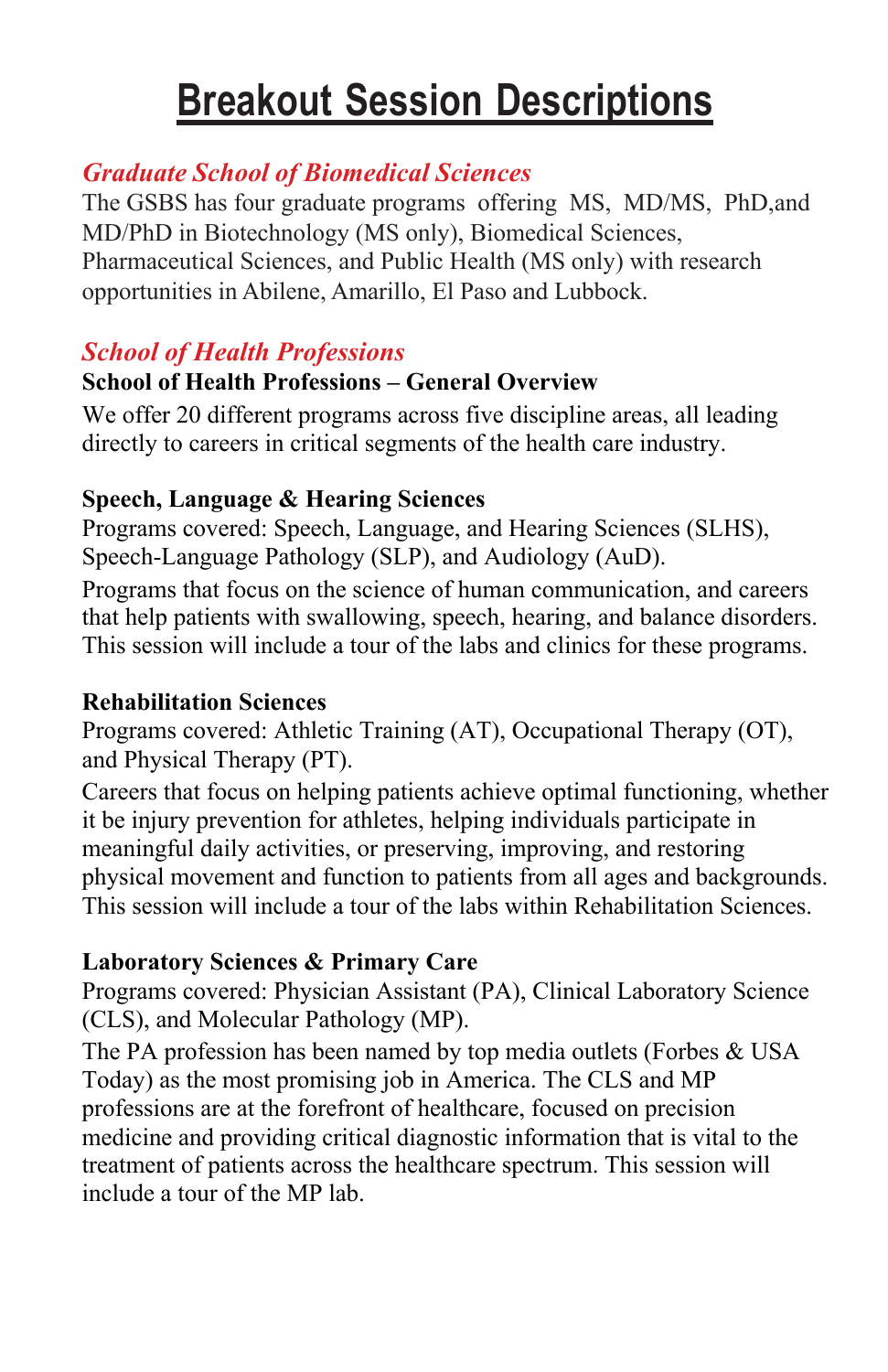#### *School of Health Professions continued*

#### **Clinical Counseling & Mental Health**

Programs covered: Addiction Counseling, Clinical Mental Health Counseling, Clinical Rehabilitation Counseling These online, CACREP accredited programs allow graduates to pursue certification as a Nationally Certified Counselor (NCC), and be eligible to apply for licensure as a Licensed Professional Counselor (LPC) in many states.

#### **Healthcare Management & Leadership**

Programs covered: Healthcare Management (B.S.), Healthcare Administration (M.S.)

With the increasing demand for healthcare services, the need for managers and executives to oversee the provision of these services is increasing. These online programs provide a convenient way for working professionals to advance their education and develop professionally.

#### *School of Medicine*

#### **How to Be a Competitive Applicant**

Hear from the School of Medicine Office of Admissions, about the process of applying and becoming a competitive applicant. Additionally, we will discuss curriculum and how our unique structure benefits our medical students.

#### **Joint Admission Medical Program (JAMP):**

The Joint Admission Medical Program (JAMP) is a special program created by the Texas Legislature to support and encourage highly qualified, economically disadvantaged Texas resident students pursuing a medical education.

#### **Insider/Student Panel:**

This will be a session that you will be able to hear first-hand, from a panel of current medical students. Format will be Question/Answer.

#### *School of Nursing*

The TTUHSC School of Nursing has educated nurses, strengthened the careers of experienced nurses, and prepared innovative nurses to become leaders in Healthcare. As the only nursing school in West Texas to offer bachelor's, master's and doctoral education in a variety of learning formats, we consider it our mission to address the critical nursing shortage in West Texas and across our nation. Discover how you can channel your passion for helping and serving others into a mission-driven career in nursing.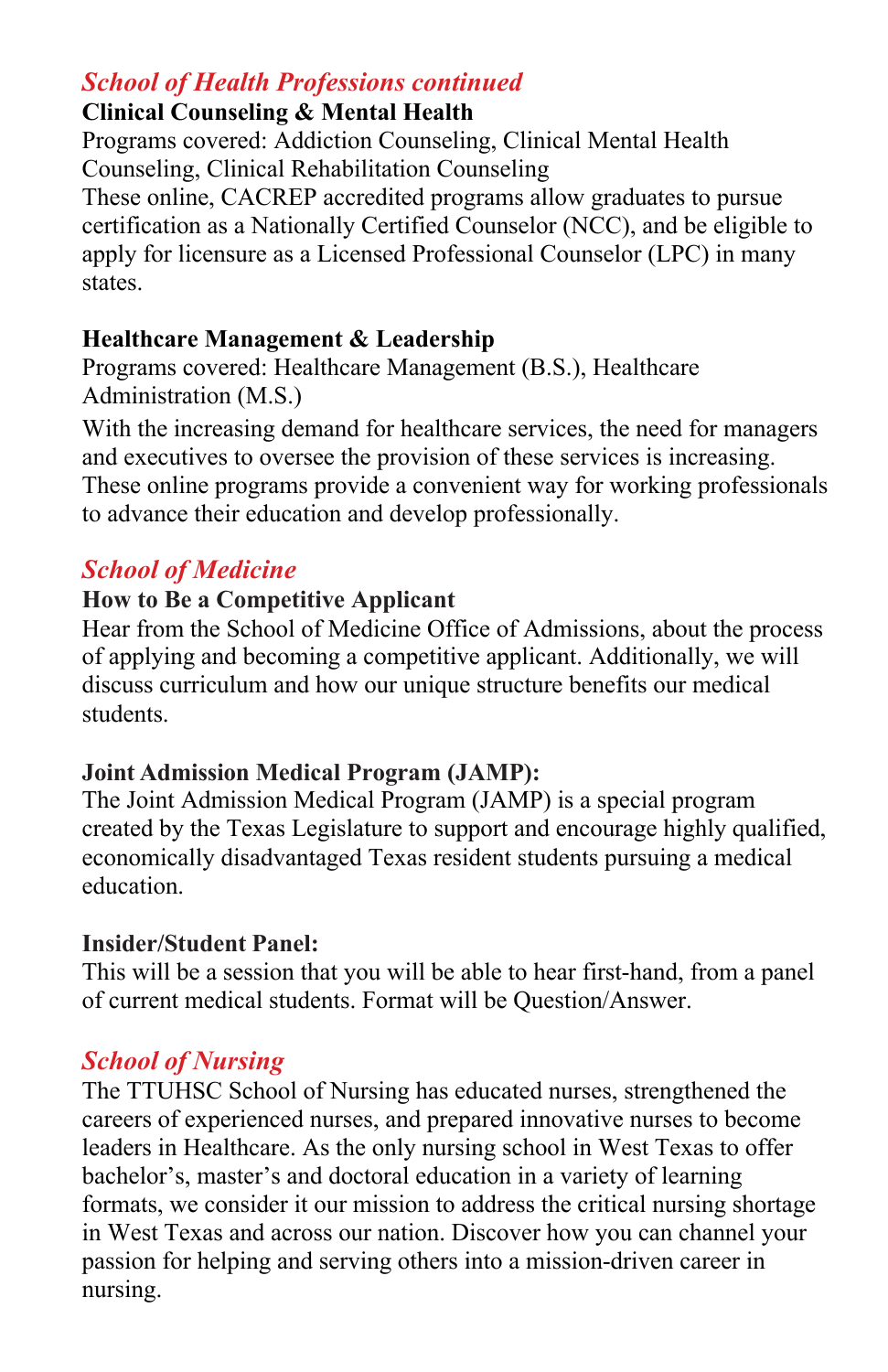#### *School of Pharmacy*

**What All Can a Pharmacist Do? More Than You Think!** Do pharmacists only count pills and put them in a bottle? Do they just stand behind a counter all day? Not at all! Pharmacists are experts in drug therapy who work in pharmacies in many health care settings, not just in pharmacies but in hospitals, clinics and many other places. While they do oversee the preparation and dispensing of medication, they have many other roles. They work directly with other health professionals to help ensure safe and appropriate therapy, and also can work directly with patients to manage medical conditions. They are caring, trustworthy and the most accessible member of the healthcare team! Come to this session to learn more about the career paths of pharmacy and see if you're a good fit to be a future pharmacist!

#### **Let's Go to Pharmacy School!**

Are you interested in pharmacy school but you have no idea where to begin? Come learn about the steps you can take NOW to get started on your path to pharmacy. We will discuss ways to gain experience, what courses you should plan to take in college and the application process. BONUS – a bachelor's degree is NOT required!

#### *Institutional Offices*

#### **Financial Aid:**

A breakdown of the cost of attending schools at TTUHSC and information about possible ways to pay for your education.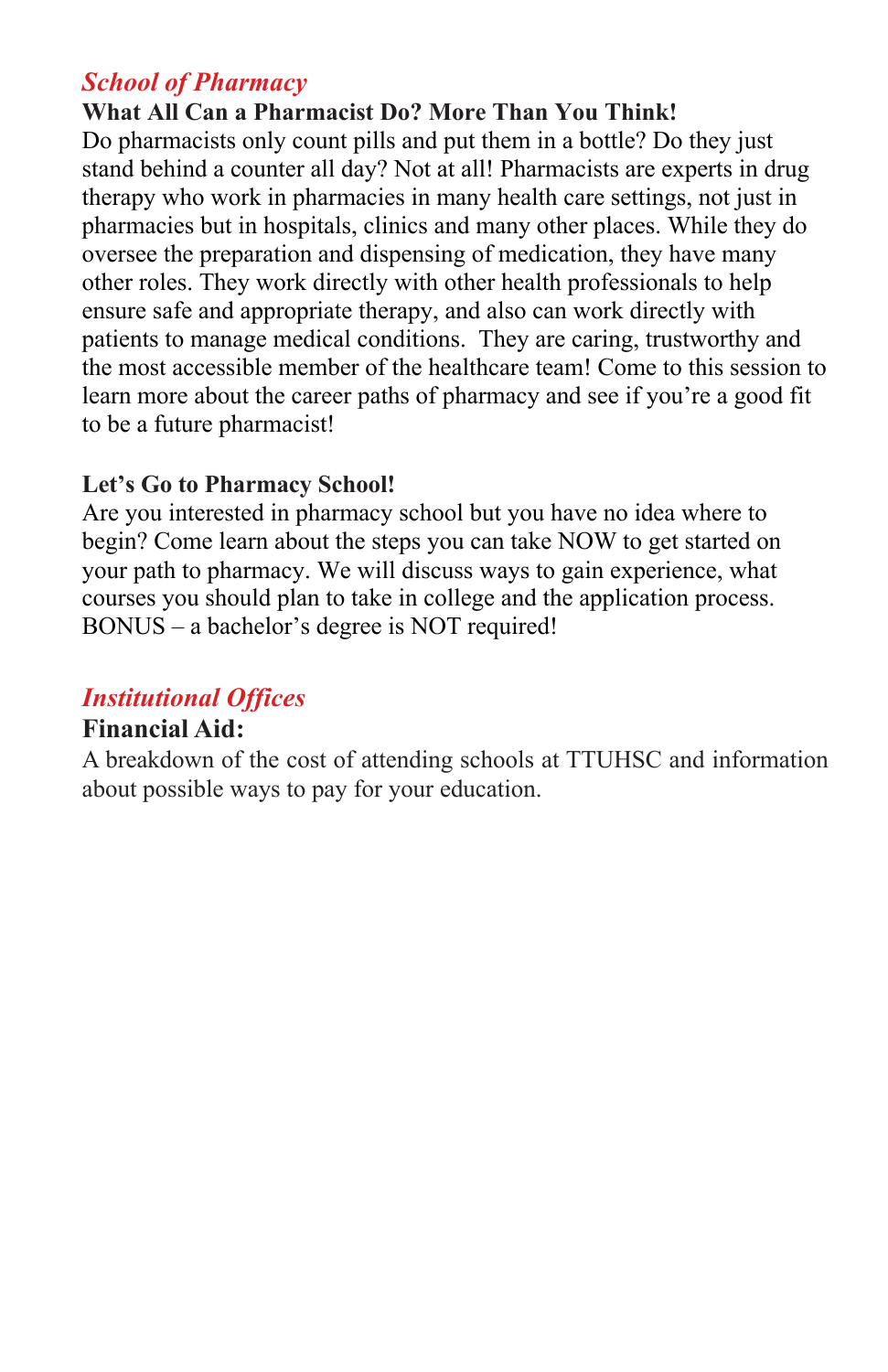#### **Information for TTUHSC Schools:**

**Texas Tech University Health Sciences Center** website: www.ttuhsc.edu

**Graduate School of Biomedical Sciences** website: www.ttuhsc.edu/biomedical-sciences

#### **School of Health Professions**

website: www.ttuhsc.edu/health-professions

#### **School of Medicine**

website: www.ttuhsc.edu/medicine

#### **School of Nursing**

website: www.ttuhsc.edu/nursing

#### **School of Pharmacy**

website: www.ttuhsc.edu/pharmacy

#### **Office of Financial Aid**

website: www.ttuhsc.edu/financial-aid